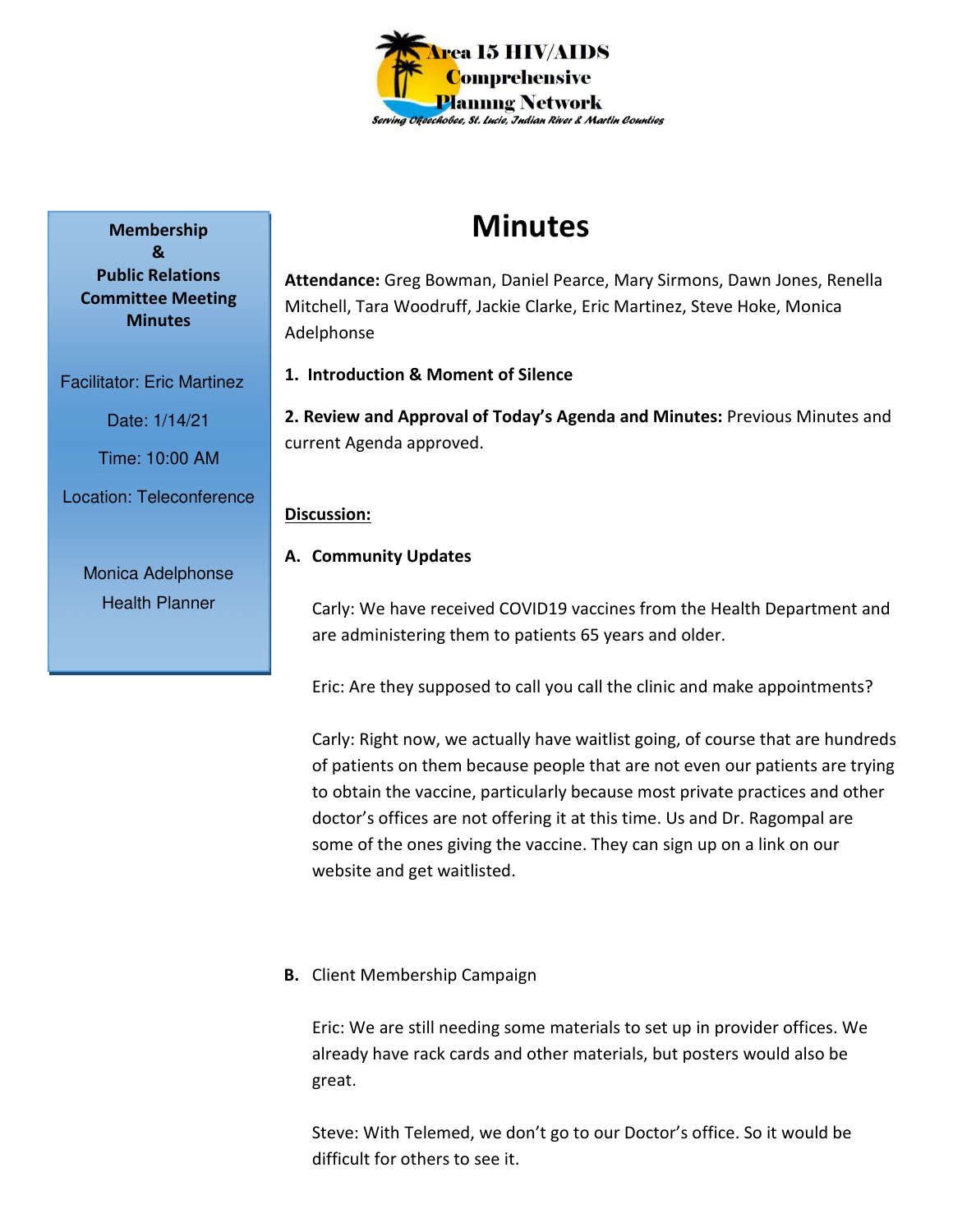Eric: I agree, but eventually people would be able to see it.

Dawn presented the rack cards to the Consortia.

Eric: If anyone would like to join me with you can e-mail Monica and she can just forwarded to me, and we'll set up a day where we sit down and work on this.

Renella: I am interested in working with you on this.

Eric: Thank you, I will reach out to you to set up a date.

Daniel: Can I please get a copy of the membership application?

Monica: Yes, I will send it out to everyone.

#### **C. Active Membership Roaster Review Request**

Eric: I would like to make a request to see the updated roster.

Monica: Ok, I will send it you.

#### **D. Bylaws**

Eric: The Bylaws were updated. We will present it to the general body and have them vote on it. Please take a look at it and propose any changes.

#### **E. Propose changes of committee's schedule**

Eric: Mary I was wondering if you were up to changing the Planning committee date to Thursday.

Mary: When I polled the providers for the planning committee, many of them sent back to me that time slot on a Monday from 12.45 to 1.45pm, that it worked for them. That seems to be the time that they like, and we're able to get some work done during that timeframe. At this time, I am going to keep the meeting for every third Monday of the month, from 12.45 to 1.45 pm.

Steve: I am unable to make that meeting time because of the provider appointments.